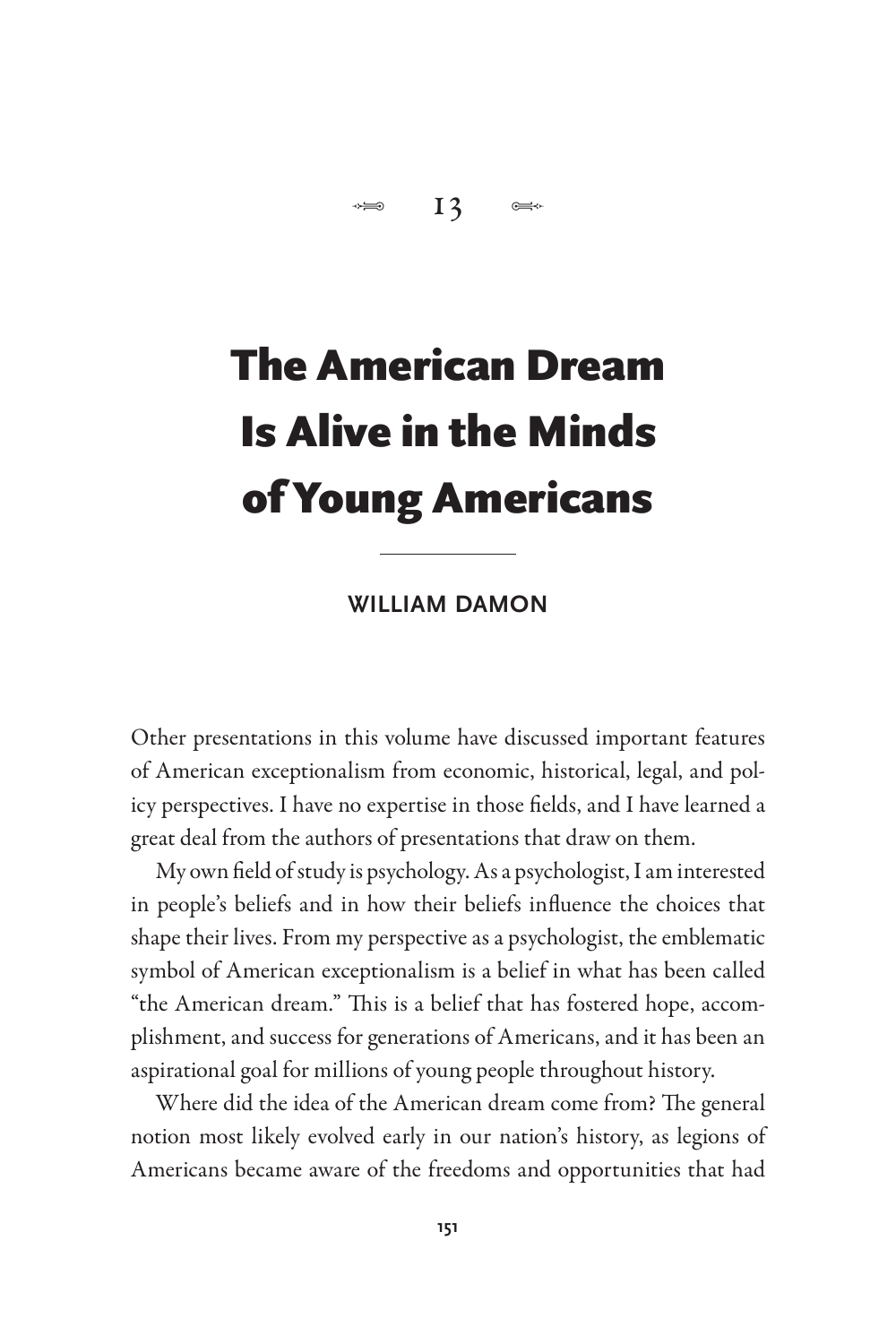made their own advancement possible. But the actual term itself was coined by historian James Truslow Adams in a 1931 book called *The Epic* of America. The way Adams defined it, the American dream is "that dream of a land in which life should be better and richer for everyone, with opportunities for each according to ability and achievement. . . . It is not a dream of high wages or motorcars merely. It is a dream of social order in which each man and each woman shall be able to attain to the fullest stature."

What is notable in Adams's definition is that the American dream is not an entitlement, something that you are given, something you're guaranteed, but it's an opportunity that you have. Ability and achievement are determining factors. Adams also points out that material success is one important part of the American dream but not the only part. He put the word "merely" after "high wages" and "motorcars" because, yes, material aspiration is a healthy ambition, but it takes its place among broader aspects of attainment, including social and spiritual attainment, in a social order that allows people to reach their "fullest stature" in every sense. Conceived in this way, the American dream stands as one of the truly noble—and exceptional—standards of world history.

Yet a surprising bit of information that I'll mention is that the American dream is far from an accepted notion in our country today. There is a widespread view that the American dream is a myth or that it is dying. In fact, if you google the phrase "*death* of the American dream," you will get somewhere around thirty-four million hits. Now I'm not implying that each hit is unique, and the Google algorithm doesn't exactly produce reliable data. But I do think that this is a fair indicator that there is a lot of skepticism these days about the reality and viability of the American dream. This skepticism is prevalent in media, books, articles, in what academics write in journals, and in what leading social commentators are writing. It is clear from all these sources—all of which are picked up by the Google search—that the idea of the American dream is not in high repute in our public discourse at the present time.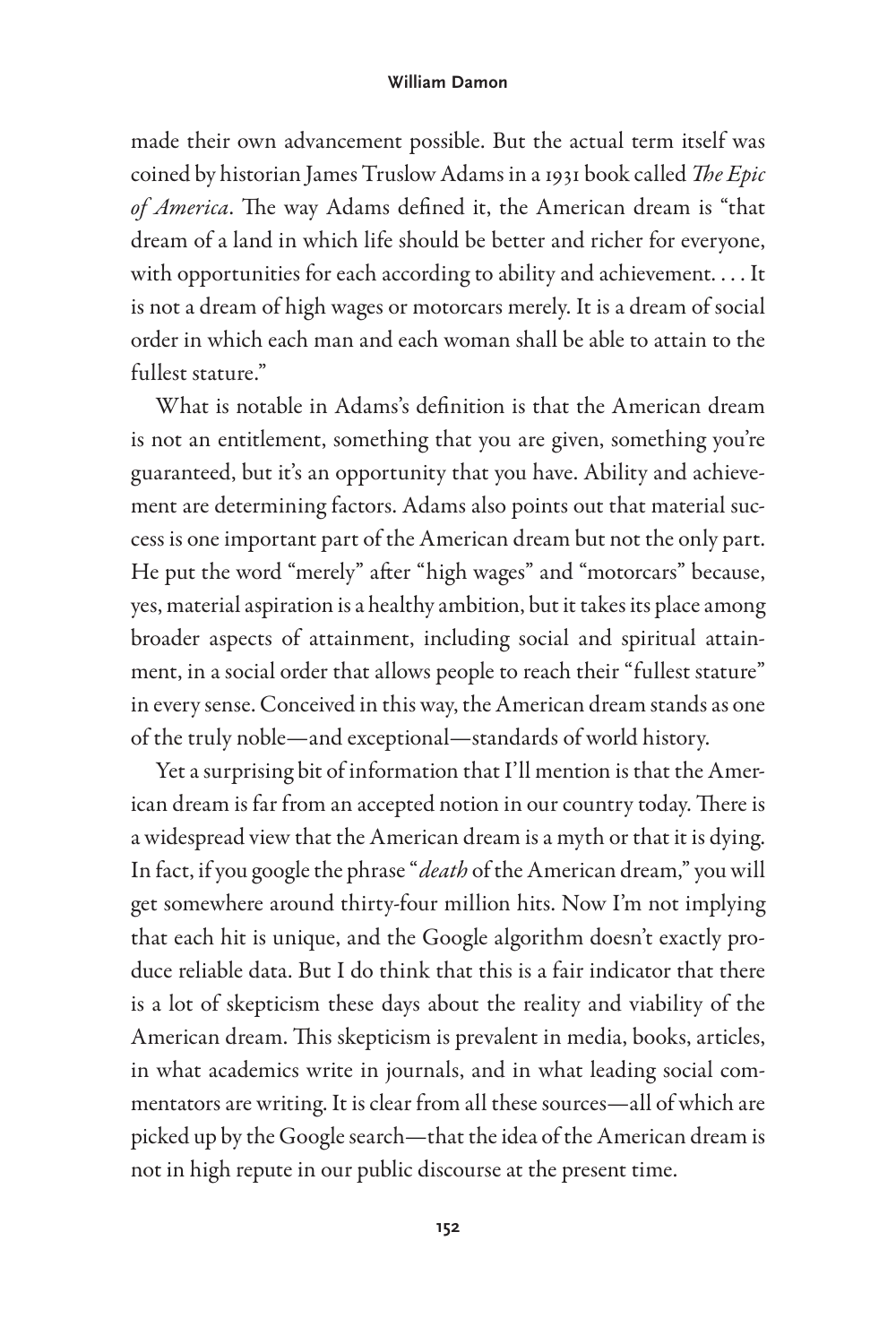# **The American Dream Is Alive in the Minds of Young Americans**

For example, one distinguished professor has written that the American dream is "the dream that this country is a place where anybody who builds a better mousetrap can get rich."<sup>1</sup> This is a sardonic comment about one component of the American dream, and it ignores its more evocative components, such as the promise of living a fulfilling life by freely following the voice of one's own conscience. Others who have recently written about the American dream go even further toward a materialistic reduction by linking it to specific consumer attainments, such as home ownership and the two-car garage.<sup>2</sup>

When critics ground their views in a wholly material interpretation of the American dream, they dismiss its authenticity. One popular book along these lines bears the subtitle *The Futile Pursuit of the American Dream*—a characterization largely in keeping with the consensus of critical intellectual thinking on the matter.<sup>3</sup> Such views reduce the elevated notion that Adams formulated into trivial terms that express cynicism in the way these writers have phrased them. In such views, which influence the media and account for the millions of Google hits I noted, the American dream has been diminished to no more than an idea of gaining celebrity and getting rich quick.

The question that I will explore here is, what do young people in our country believe about the American dream? Do their beliefs reflect the cynicism present in our public discourse, or do they match the more elevated vision described by James Truslow Adams?

The research institution at Stanford that I direct, the Stanford Center on Adolescence, examines how people acquire and develop their beliefs. Our center's primary interest in recent years has been how people find their purposes in life. Ours is a small research center that focuses mainly on younger people; but in the special case of purpose, we have looked at many ages, even as late as retirement age (in collaboration with the nonprofit group Encore.org and the Stanford Distinguished Careers Institute recently launched by former Stanford School of Medicine dean Dr. Philip Pizzo). In our research with young people in the adolescent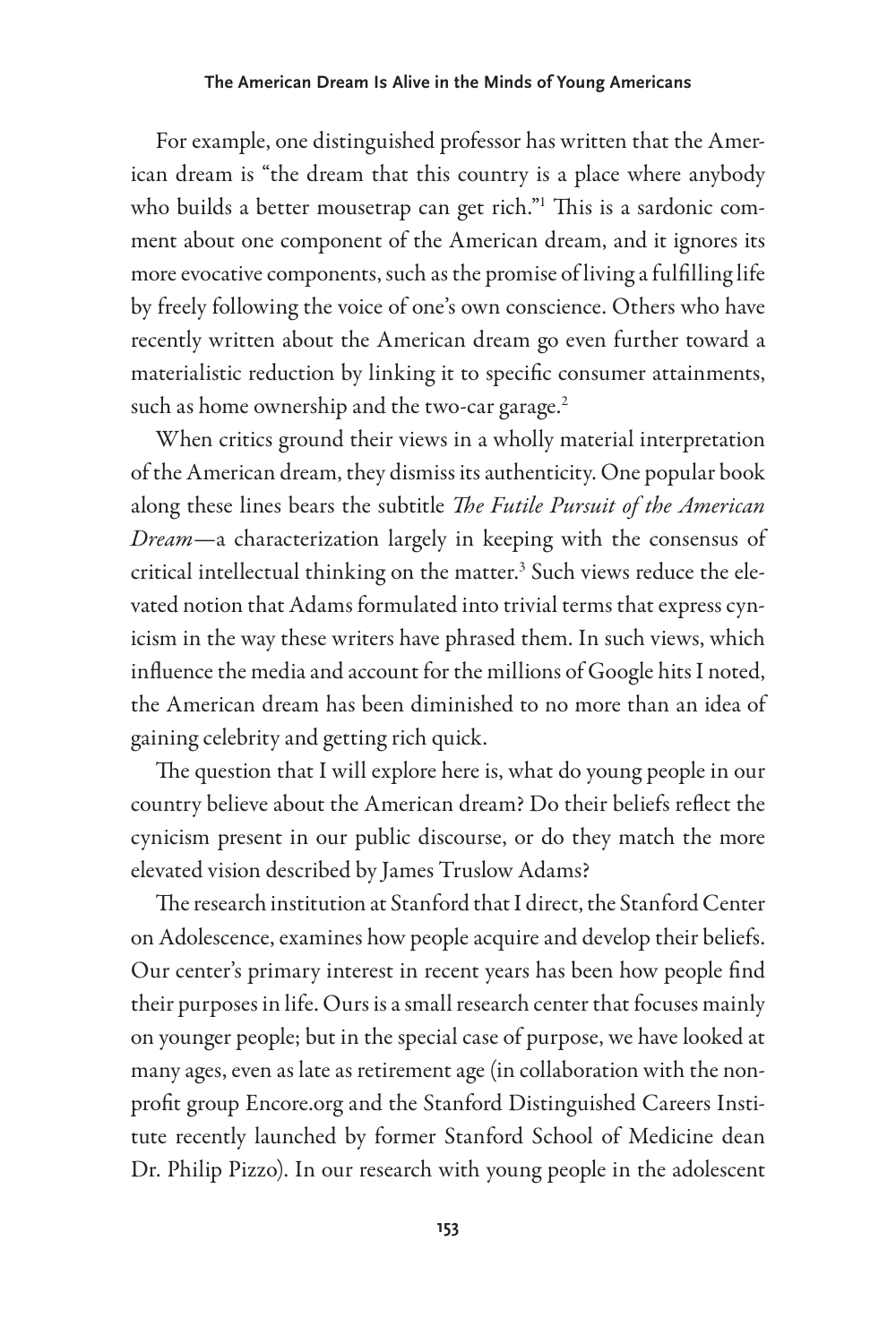and young adult age groups, our particular interest has been in how they find the purposes that will direct their lives in the future. What motivates these young people? What do they find meaningful? What leads them to strive, to achieve, to become the kinds of people that they most want to become? We examine many areas of young people's lives. We are interested in academic motivation, the motivation to acquire a fulfilling career, the motivation to build a family life, and the motivation to contribute positively to their communities.

Our center's research director, Heather Malin, working with several of our graduate student research assistants, conducted a study a few years ago to explore the question of what American citizenship means to the young people in our country. In this study, Dr. Malin and her research team interviewed young people about what it means to be an American these days. I'll quote from these interviews, letting the voices of the young people speak for themselves. I'll also identify in the quotes some themes that I would like to point out about how the American dream is viewed by young Americans today—the hopes and beliefs that were typical in the population of young people that Dr. Malin and her research team spoke with. These themes were typical of the sample as a whole. I haven't selected unusual types of quotes. My overall conclusion is that, for a great many young people today, the American dream is alive and well.

# *"I hear 'American dream,' and I think the chance to pursue your dreams, the daring to be whoever you want to be. . . . Well, I guess it inspires me."*

In talking about the meaning of the American dream, this girl highlights the idea of having a *chance*. We will see that a lot in these quotes. This girl says very directly, "It inspires me." These young people don't all use the exact term "inspire," but you will hear a sense of inspiration in all of the quotes.

*"To me, personally, it's really the right to live a life the way you want to live, the right to prosper. It's basically . . . having a chance to start a life,*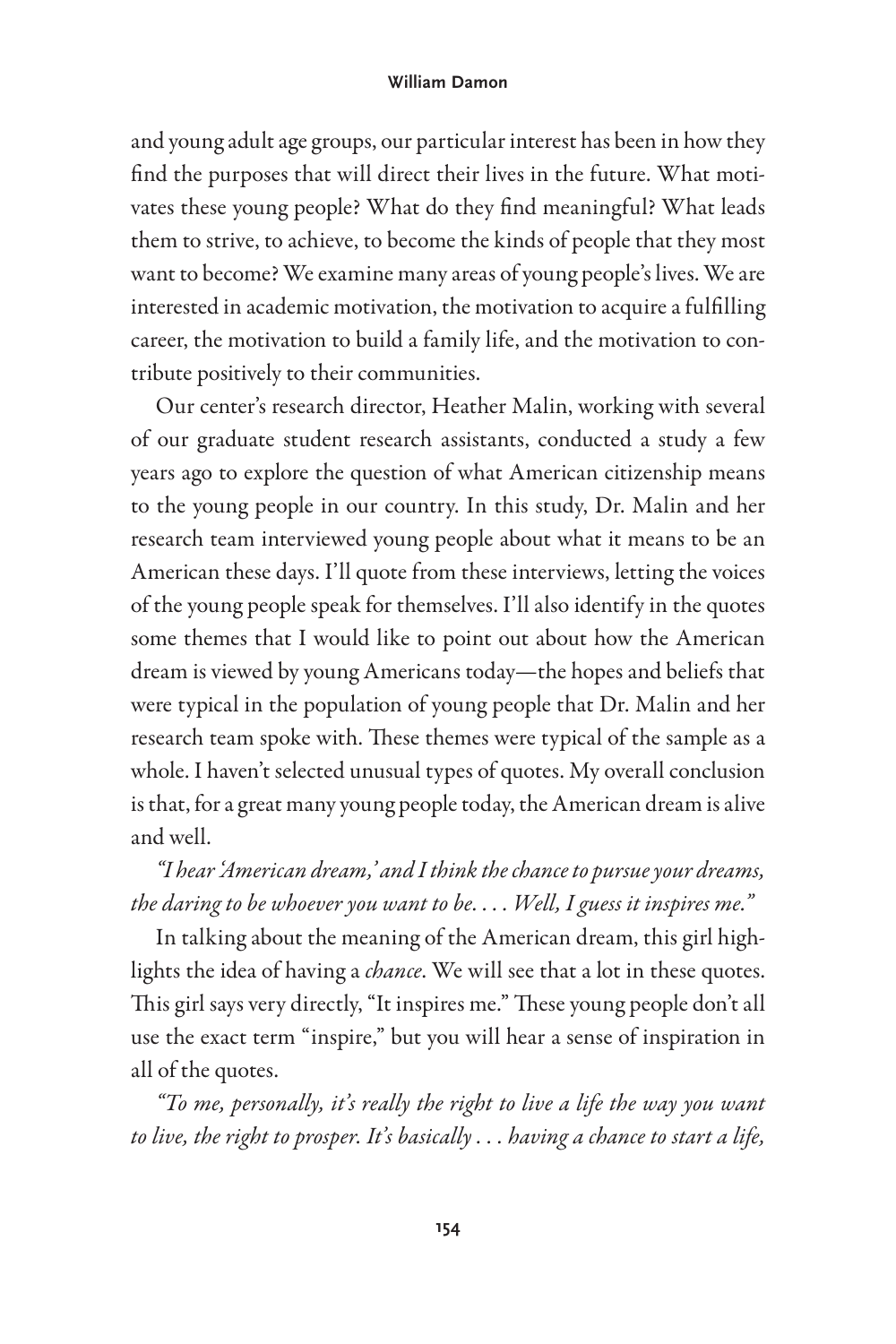*start a living, raise a family, do whatever you want as long as it's under the law. I think it's really meaningful, and that's another reason why I love this country."*

Again, the American dream is not a trivial concept to these young folks. It's meaningful. It inspires them.

"The American dream is just basically the chance to succeed, the promise *and the hope of something better being out there . . . a road that will lead me to a better step. Not necessarily even more money, because money's not a huge deciding factor in my career choice, but it's kind of more like the pursuit of happiness."*

Note that this boy says "the chance to succeed," "the promise and hope of something better being out there." None of these young people are speaking of a guarantee, of some sort of *entitlement* to succeed. We don't see that in these interviews. We see a focus on *opportunity,* an appreciation of having a shot at success. This boy said something that also runs throughout the interviews: it's "not necessarily even more money." Now, of course, the American dream has a large material aspect to it; and many of these young people recognize that material success is important, but a lot of them emphasized that this is not the only thing. That's a point that I'm going to return to later.

*"It's a chance of pursuit of happiness."*

That sounds a bit like the Declaration of Independence.

*"Nevertheless, despite the problems, there's still a lot of opportunity out there."*

This boy also talked about freedom and having a voice in government and, again, opportunities. He mentions some problems in the country. Not all of these young people were uncritical about every aspect of our country, but they usually returned to the idea that their perceptions of these problems do not defuse the opportunity that they see.

"The American dream is the ability through hard work and determina*tion to rise. It is the right to be given the opportunities to do as you will. It is*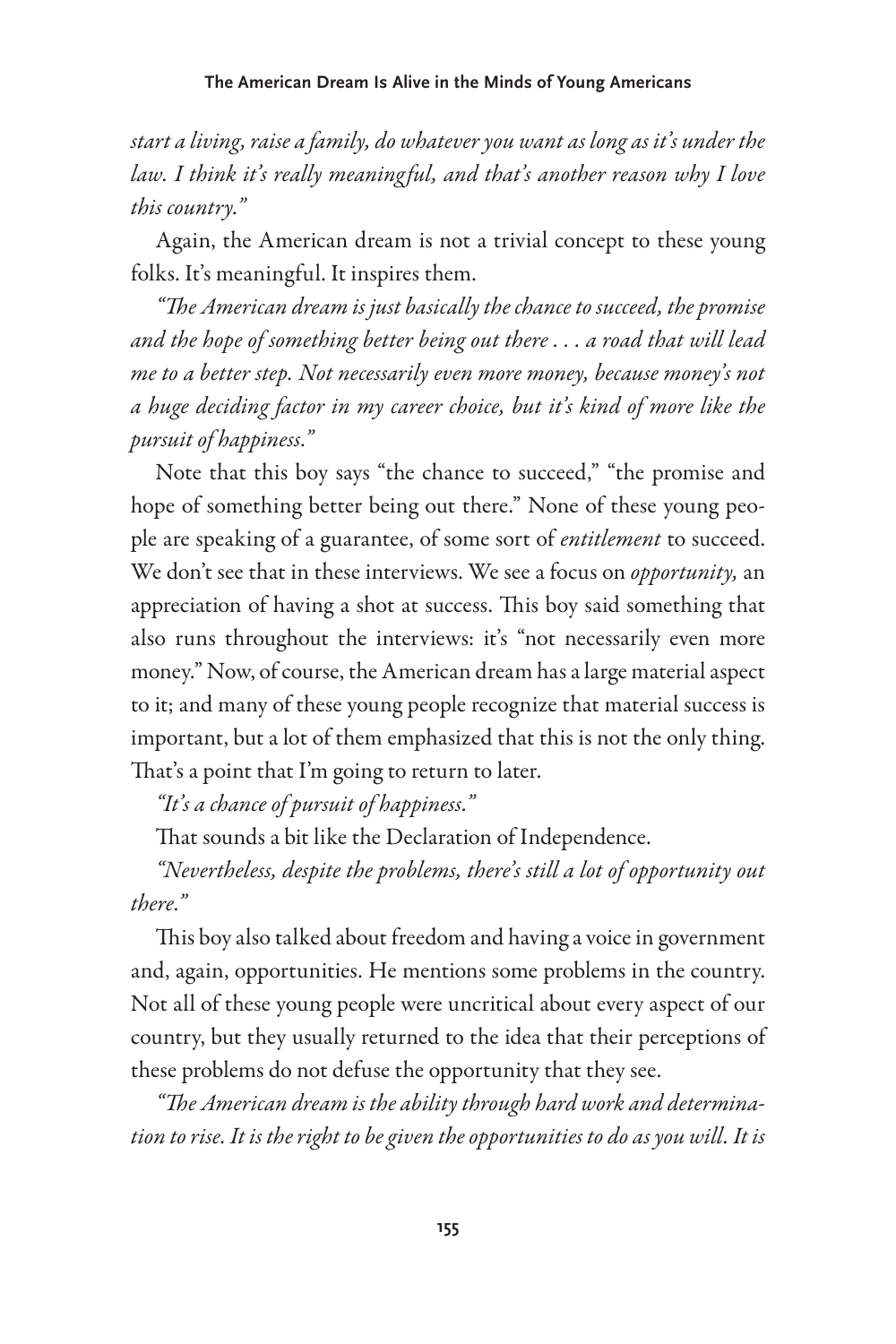*the right to choose for yourself, and that's what I feel the American dream is. . . . I think it plays a role mainly in values, but also in the way I act and the way I plan to act."*

This boy is determined to take advantage of the opportunity this country offers "through hard work and determination," the need for which is a realization that many young people have, despite views to the contrary. That actually surprised me a bit because we may not often think of young people as fully endorsing the fact you have to work hard to deserve things and that life can be tough. But we saw this recognition throughout the interviews. The boy I quoted talked about values and "the way I act and the way I plan to act," which seems very impressive for an adolescent. In a follow-up interview, he said,

"It definitely means something. I'm just trying to figure out how best [to] define it because it means, in the end, so much. I think the American *dream is the fr eedom to do as you will, and the ability to be rewarded for your work, to have a fair chance at success, whatever it means to you."*

That quote shows that the boy was still grasping at this idea and trying to figure it out and decide what it means to his life. In this way, the American dream can be a formative notion. It can be something that has influence on the direction of development of young people.

"I'm very fond of the American dream. The American dream to me pretty much means freedom. It means that it doesn't matter how wild your *aspirations are; the American dream is to succeed in everything you've wanted to succeed in. If my dream is to become an astronaut, I' ll become an astronaut."*

That quote came from an eighteen-year-old with vaulting ambitions. When he says he is "very fond of the American dream," it means to him the freedom to aim high. It means aspirations that he mentions are "wild ones": becoming an astronaut, for example. It's about being able to choose what to do with one's life. He goes on to say,

*"So the American dream to me, that aspiration . . . keeps me motivated, because it's not something where I'm going to get it handed to me. It's not*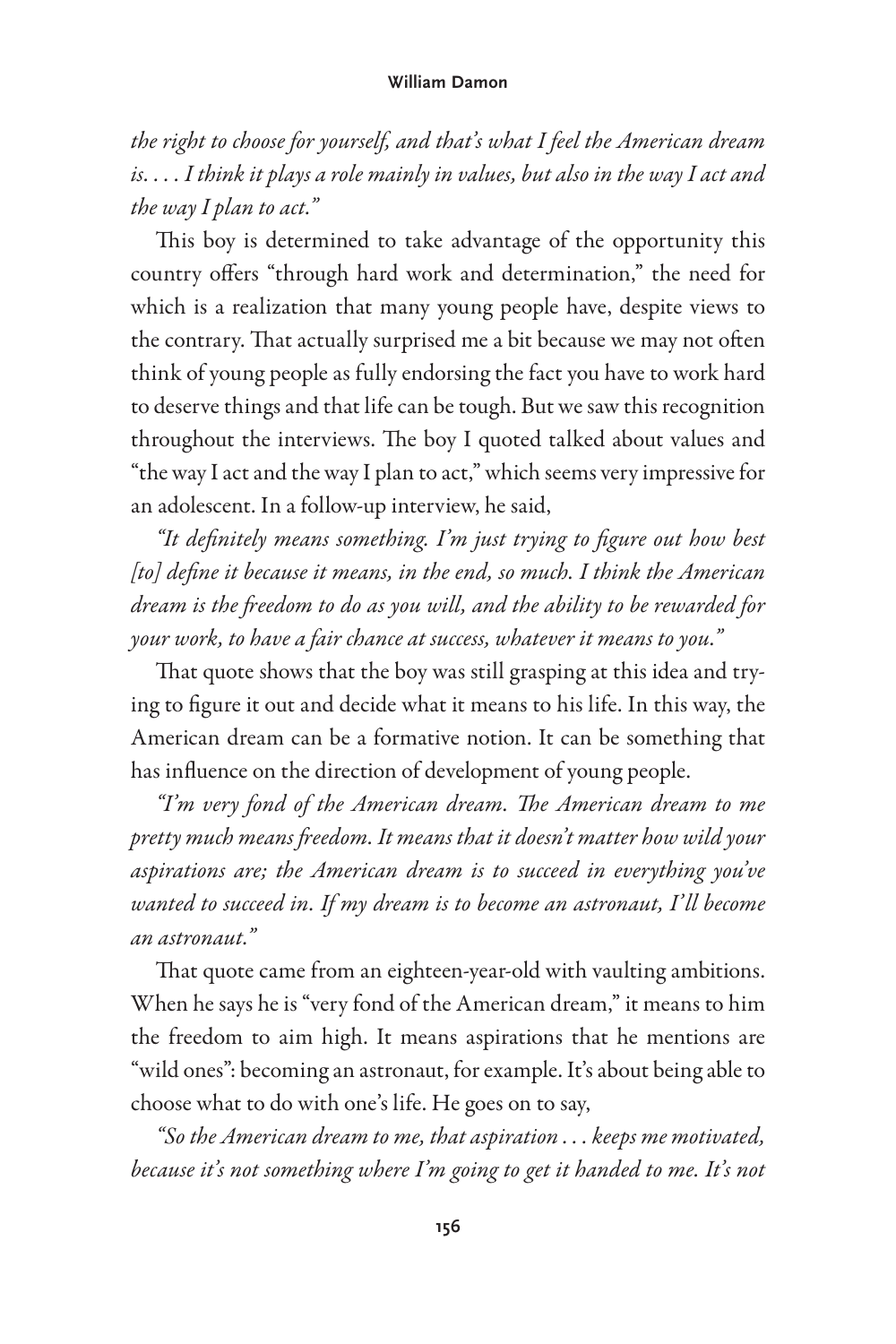*something that I'm going to receive by just sitting. It's something that I have to work for."*

As I said earlier, the primary interest at our Center is what motivates young people to develop, to thrive, to succeed, and to strive, and this boy strongly associates the American dream with striving.

"The American dream to me personally is, to sum it up in one word, opportunity*. Just to have the opportunity to be successful and to be happy in whatever way it makes you happy. . . . Everybody has their own little American dream. So just to look at my parents and see that they're still trying to live their American dream, still trying to provide for my siblings, it kind of hits me, [be]cause I kind of want the same things for my future family."*

This boy talked about opportunity; the American dream means something to this boy and to his parents as well.

"[The American dream is] being able to be really poor and be able to, *based on your own hard work, come up through the ranks. Being able to vote, exercise your rights, be able to say whatever you want and protest, have fr eedom to do your own religion, yes."*

This girl mentions religion. This was another common theme. A lot of the young people talk about freedoms of speech and religion as essential features of the American dream.

*"Th ose ideals defi nitely are an important part of my life. Freedom, because I feel like sometimes I may not have opinions that are popular with*  the majority, or have opinions that might ruffle some people's feathers.... It also helps me to feel like if I have the freedom to change . . . if we have the *fr eedom to think diff erently, then we have the fr eedom to change."*

This statement is especially interesting because this boy talks about the freedom to change himself, to grow in the way he wants to grow. Nobody's telling him what he must be in life—he can determine this for himself, according to the best guidance from his own conscience. Here's another boy speaking about freedom.

*"I think the American dream is that people can be who they are. Like*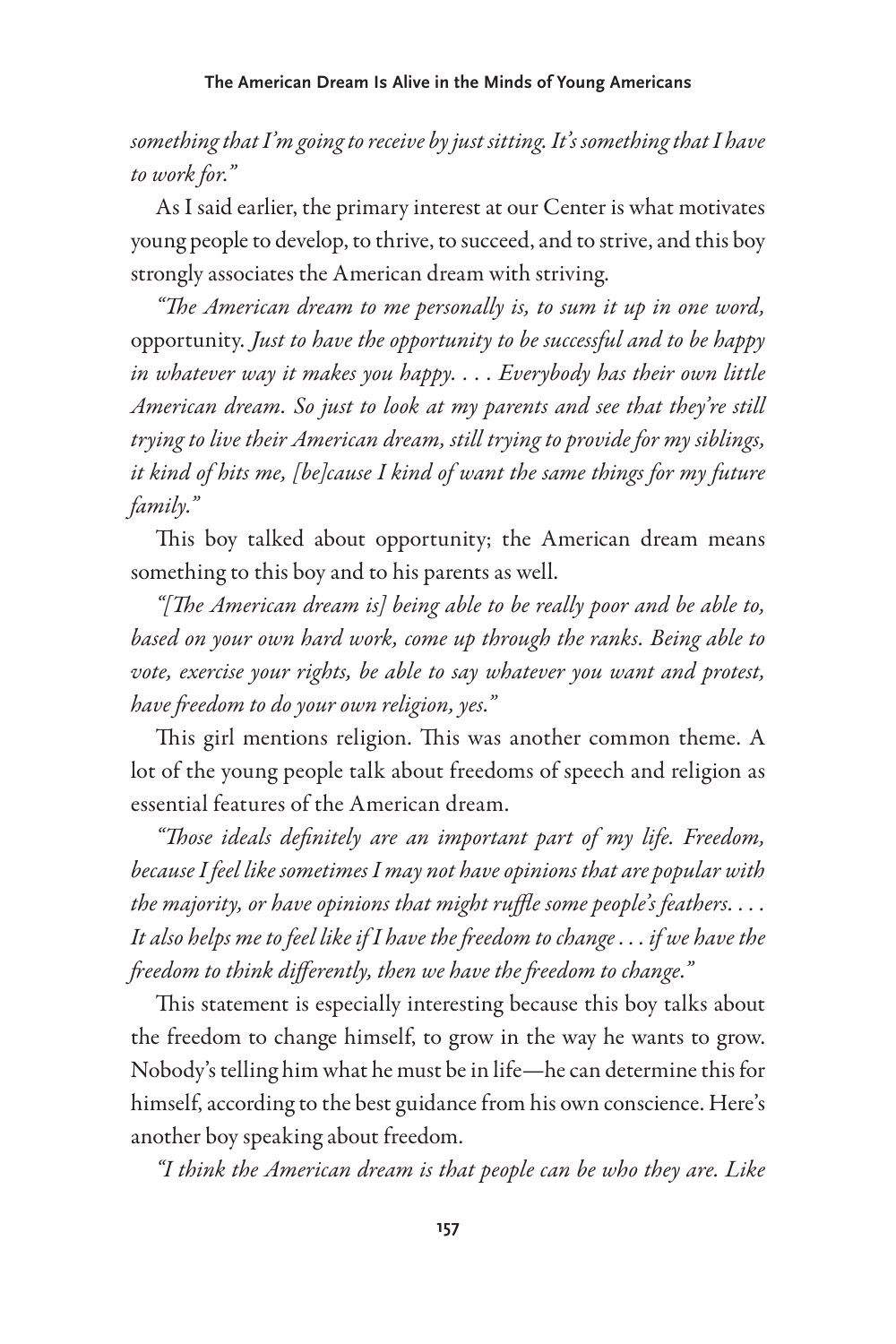*fr eedom of religion, fr eedom of speech, fr eedom of action and stuff . I believe in that. People can be who they want to be."*

Finally there was a theme across some of the interviews about being able to live in peace, similar to James Truslow Adams's ideas of having a social order that you can trust. One boy put it this way:

"The way I see the American dream is being able to live in peace, mean*ing you don't have to worry. . . . It's not being rich, it's not being rolling in money.... It's like the land of the free, so you basically have opportunities and open doors for a better life."*

In the following quote, a girl talks about security, safety, equal opportunity, equal rights, and how her parents succeeded through hard work.

*"Th ey go through all the struggle, so that their children have a better*  life.... They have an equal opportunity and equal rights, but not equality in everything. Equal opportunity. They have to work . . . but equal opportunity to pursue what they want. And security and safety. That'd be the *American dream.... We're given that freedom to have all these dreams and these goals. . . . So in a way it's important to me just because it's not something we should take for granted."*

The girl's statement that "it's not something we should take for granted" has special resonance for me. I will say that the sense of gratitude among virtually all of the young people I have quoted is very moving. I am a believer in gratitude as a virtue that promotes everything in life related to learning, open- mindedness, an appreciation for what you're receiving—including education; I always promote the idea of encouraging gratitude for schooling. Students who see schooling as a gift they are being offered, rather than as a burden put upon them, have a great advantage when it comes to motivation to learn. And any teacher will tell you that the key that unlocks the doors to learning is motivation.

The quotes that I have presented here suggest that when young Americans think about the meaning of the American dream, what they say is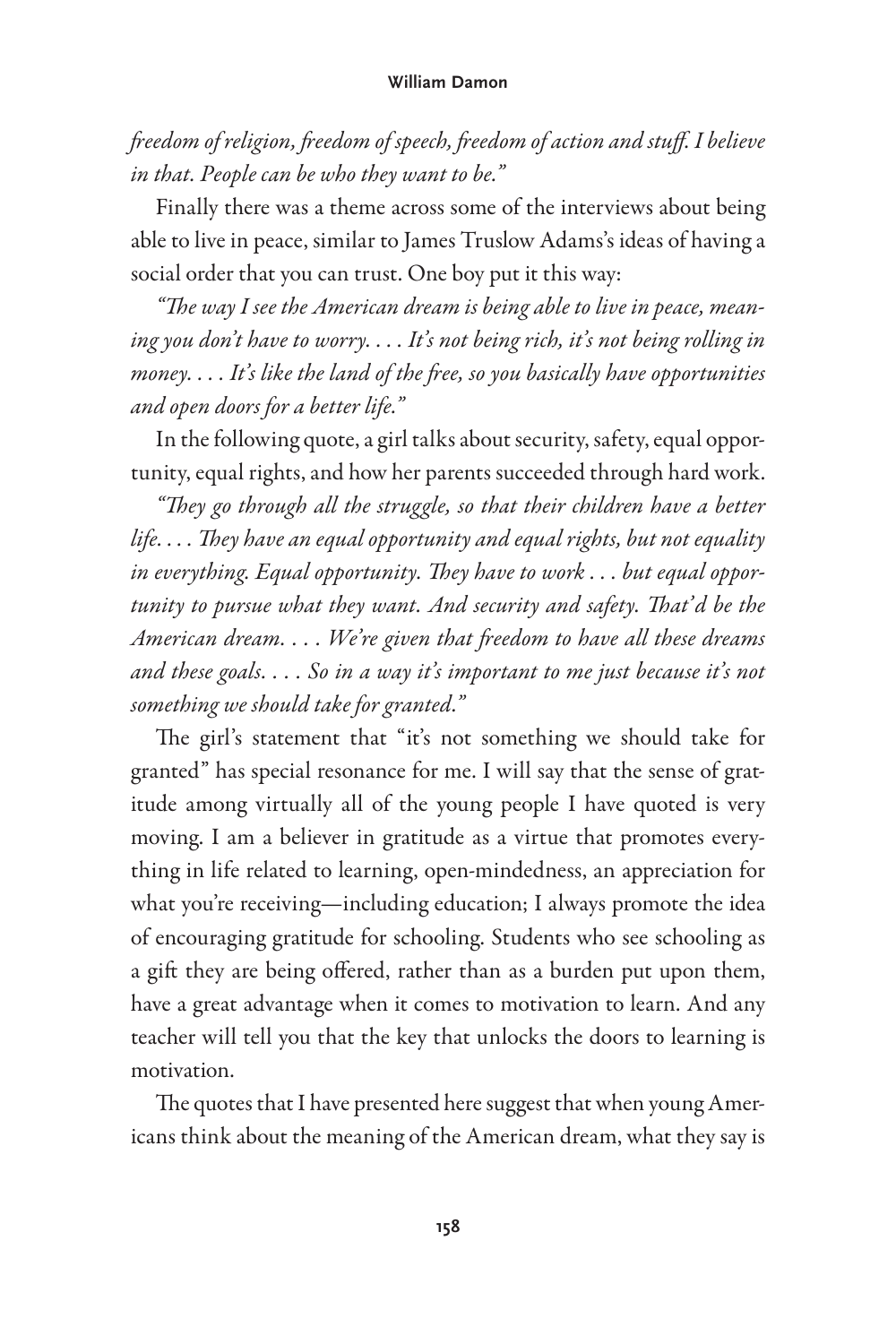# **The American Dream Is Alive in the Minds of Young Americans**

more in line with the elevated vision that James Truslow Adams formulated than with the degraded view promulgated in much of today's intellectual discourse and public media. I doubt that many young Americans have ever read Adams's formulation, but their views reflect a similar hopeful faith. Youth, of course, is a time of high idealism. This faith and idealism lends to a certain pride in the American tradition. Later in the interview, when we asked the question "Are you proud to be an American?" we saw very much the same sense of why America is exceptional. For example, one girl said,

"We have the freedom to believe whatever we want.... We're blessed to have the opportunity to become anything we desire to be. That's a great *advantage that we have in this country."*

Again, we see gratitude arising from appreciation of America's exceptional promise.

It is noteworthy that pride, gratitude, and belief in the American dream among so many young Americans seem to be flourishing in the face of contrary media messages. Young people also confront similar contrary messages in some educational settings. Here is a quote from a high school senior from a study that we did some years ago:

*"Last year the history teacher told us that the American dream was*  dead. I didn't believe that at all. The whole class was just sort of silent, and *he could tell that we didn't really agree with that. If we didn't dream, then we wouldn't be doing anything. We wouldn't be advancing as a society."*

This eighteen-year-old boy had a finer understanding of the American dream than his teacher; from what we can infer from his statement, so did his entire class. I worry what may happen to these eighteen-yearolds if they enter college and become exposed to even stronger negative opinions of the kind expressed by that high school teacher. Still, if the reaction of this boy's class is any indication, young Americans are not easily disabused of their hopes and dreams. One thing seems clear to me from the interviews I have quoted here: we have a large population of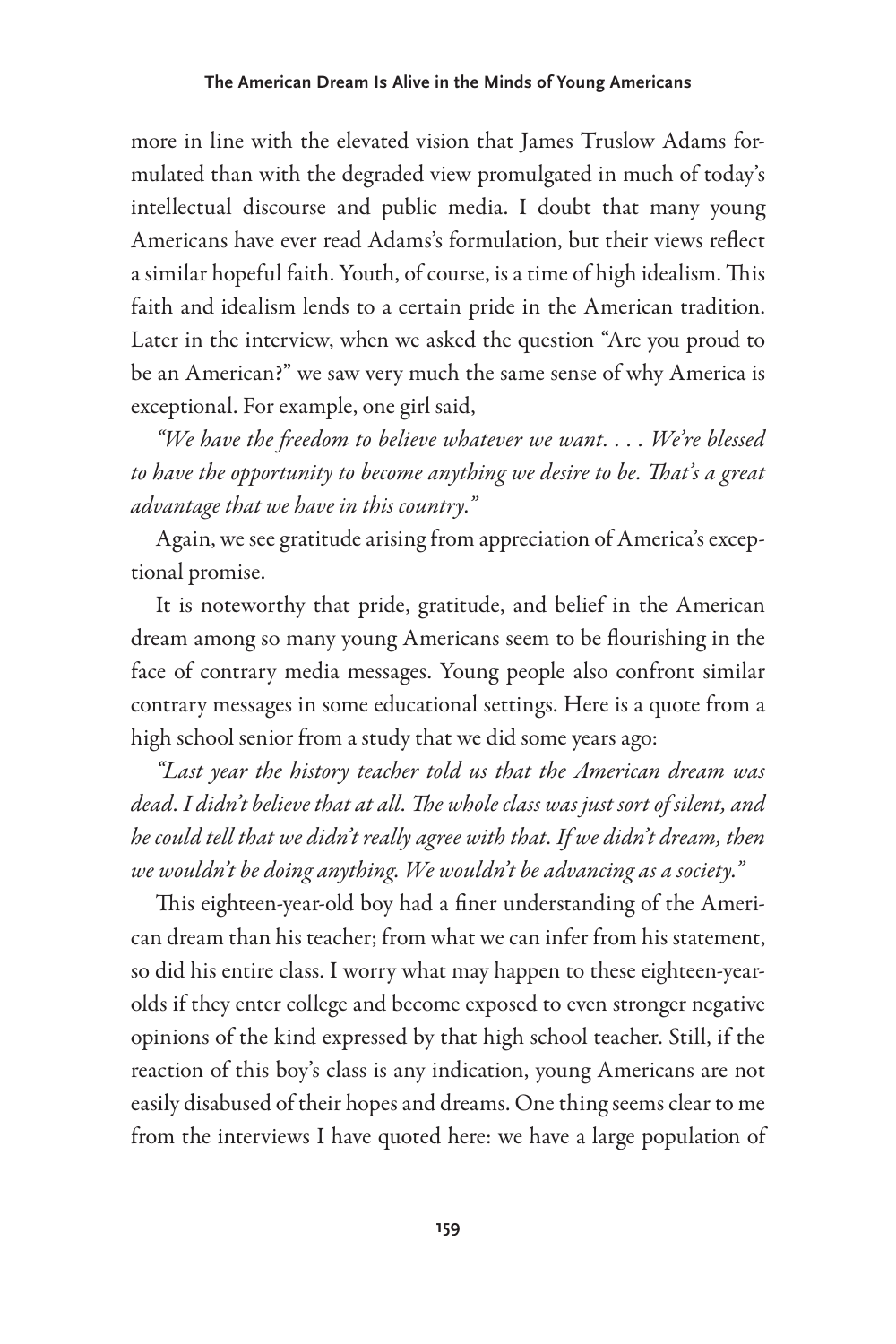young people in this country who are full of optimism and high aspirations and who are grateful for the opportunities that our country offers them.

I'm going to close with one more bit of data. In our studies of purpose, we asked, "What's the very most important purpose that you have or that you see in your life?" The most common source of purpose that young people talk about is wanting to have a family and to support their families. Following right after that is work. Many want to have a great career. They want to learn a lot to build their prospects. For a smaller but stable portion of the youth population, their most important purpose is to devote themselves to their faith and serve God. These are all fine purposes. But only a very few of the young people we interviewed expressed aspirations to serve as a civic leader of some kind—city council member, school board member, town mayor, and so on.

I believe that more young people would become interested in this kind of civic leadership if they learned more from their history courses about sacrifices that previous generations of great Americans made to secure the benefits of the American dream for those to come. As several of the Founding Fathers warned, freedom requires sacrifice. A call to sacrifice, a call to dedicate themselves to a noble cause, is exactly what young people need. They do not need to be told, "Don't worry. We're going to do everything for you. We're going to protect you. We're going to provide money and security and all the things you need without your having to do anything." That is not what brings out the best in young people. They want to be called on to chip in. They want to think that their lives matter, that they can make a difference. The idea that service to the country is a noble cause is an idea that many generations have shared. There are a lot of people in the history of our country who have sacrificed and given us the great blessings that we have. We don't want to just be nostalgic in our thinking about the "greatest generation" and so on. It's also very important that we have hopes for our children and our grandchildren to become great generations themselves and to do